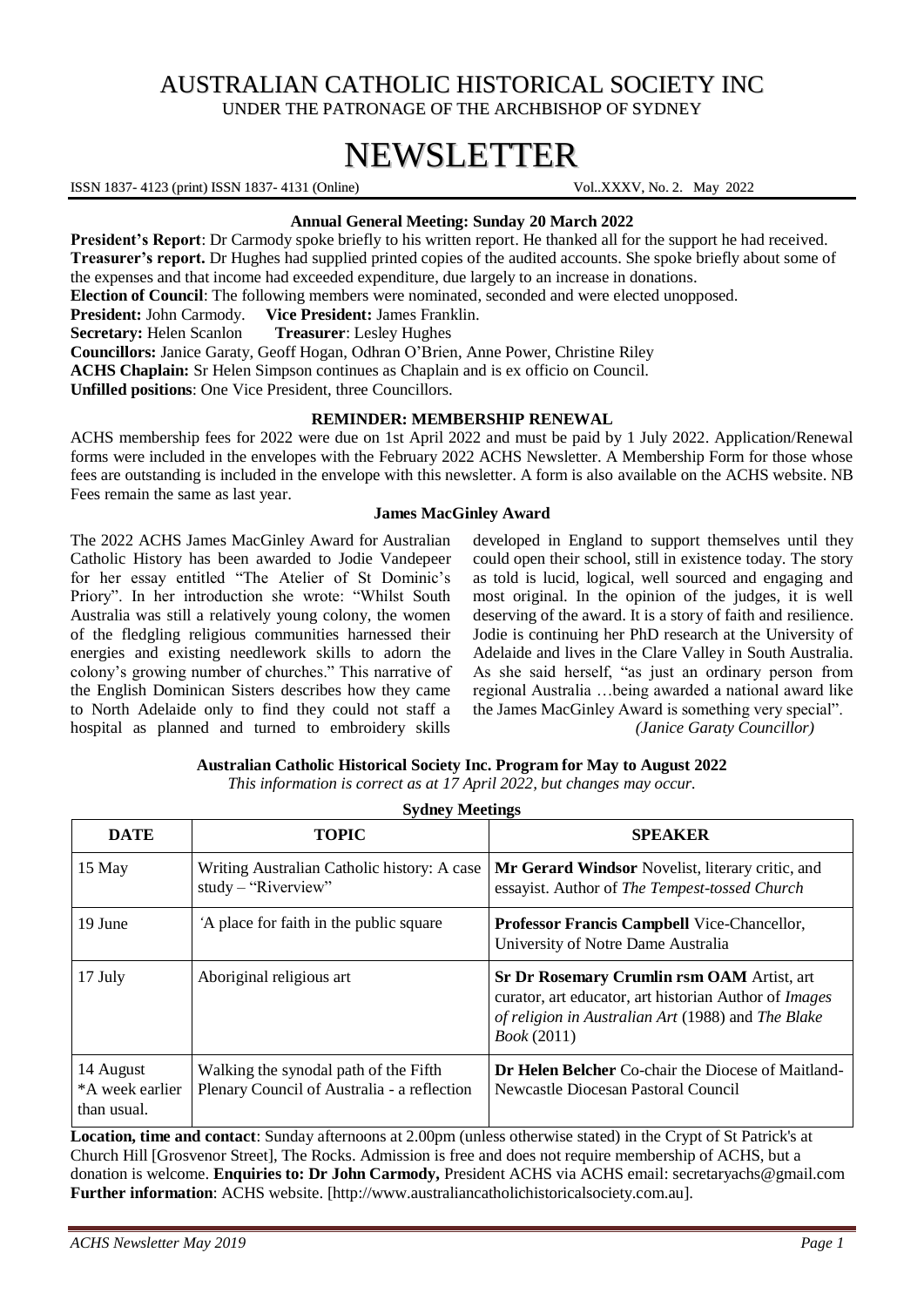#### **Melbourne Meeting Monday 6 June 2022**

**Speaker** and **Topic**: To be advised

**Location**: Catholic Theological College at 278 Victoria Parade, East Melbourne. **Time**: 5:00 to 6:30 pm. **Contact:** Matthew Beckmann, OFM. **Email address**: [mbeckmann@franciscans.org.au](mailto:mbeckmann@franciscans.org.au)

#### **Sydney Meeting, Sunday 20 February 2022**

**Presenter:** Sr Dr Susan Connelley rsj.

**Topic:** Remembering Timor 80 Years On: The Australian and Japanese Invasions of Portuguese Timor

Sr Susan Connelly explained that she had entered the convent at age 16 and it was for her the best of decisions. She has taught in schools but for the past 25 years has had a close involvement with East Timor and its people.

Historically, Timor had been colonised by Portugal for some 500 years. During this time they had only educated about 2% of the Timorese, just sufficient to aid in administration. Catholic missionaries had come with the merchants but most of the people still practised animism.

During the Second World War Portugal was neutral. Japan agreed not to invade the Portuguese- held Macau and Timor as it pushed southward occupying Singapore and northern New Guinea. Australia feared Japanese invasion but Sr Susan stated that this would have been possible only with 10 to 15 Divisions of Japanese soldiers, according to Japanese sources. They lacked such forces. Japan aimed to cripple Australia, not to invade. Prime Minister Curtain knew that the intention was to cripple Australian not invade because there were spies in Lisbon passing on information.

In December 1941, Australia landed 300 troops in Portuguese Timor, breaching the neutrality. Probably as a consequence Japan prepared to invade Timor. On 19 February 1942 Darwin was bombed with much loss of life and damage. This was an important move by the Japanese to prevent air attacks from the air base there. The next day Timor was invaded from the west and the troops moved eastward. The 300 Australian soldiers who were in Timor had no contact with Australia until April when they made radio contact. It was assumed they had perished.

Some additional Australian troops then went to Timor but Susan said there were never more than 700 at any time. The Timorese people were very friendly toward the Australians. These were well trained men, acting as guerrillas. Some Timorese who were young boys then are still alive now and Sr Susan showed us photos of one now elderly man.

The death toll during the war in East Timor was high. Between 40 000 and 60 000 died, all civilians, estimated to be between 8 and 14% of the population, compared to 0.8% of British people, both civilian and military. By war's end there were 18 000 to 20 000 Japanese in East Timor. Allied bombing was mostly responsible for the large death toll. It was the villages that suffered.

Sr Susan had attended a memorial service held at the Hyde Park War Memorial on the 19 February with a

group of Timorese. A wreath was placed in the Lake of Remembrance by two young girls, an aboriginal and a Timorese.

Susan then went on to speak about later history. On 7 December 1975 Indonesia invaded East Timor. She reminded us of the Balibo Five, a group of Australian journalists based in Balibo in what was still Portuguese Timor. They were gunned down on 16 October 1975 by the Indonesians. There was widespread starvation following the invasion. There were 30 00 Indonesian soldiers, and there was huge loss of life as the Timorese fled to the mountains. Widespread starvation followed for the next 20 years. There was a growing movement for independence and finally in September 1999, following a vote of the people where a huge majority wanted independence, a peacekeeping unit was set up by UN headed by an Australian group, called INTERFET, the International Force for East Timor. Independence was declared on 20 May 2002.

Australia was keen to get access to the oil sea between East Timor and Australia. During the discussions Australia bugged the Timorese and in 2006 a treaty was signed which split the oil 50/50 provided East Timor did not argue about the border which was drawn to favour Australia. This story was leaked and still Bernard Collaery and witness K are waiting for an outcome.

Retired judge Stephen Charles AO QC has stated of the Australian government performance "mendacity, duplicity, fraud," In connection with the bugging. Susan asked: "Did Jesus teach realpolitick or something else" ?

Questions followed. One topic was about the religion of the people. Only about 13 % are Catholic, all are animist When the Indonesians took over, many became Catholic, the choice was allegiance to Indonesia of the Catholic church, The Jesuits had established schools and a seminary and allowed the use of local languages.

Tetum is the main language but not the main language of the people. The Constitution allows both Tetum and Portuguese (spoken by many older Timorese) but Bahasa Indonesian and English tend to be working languages.

It was mentioned that schools used Portuguese textbooks and taught in Portuguese for the HSC equivalent. In answer to a question Sr Susan said that there was no official Australian presence in East Timor.

.

*(Helen Scanlon Secretary)*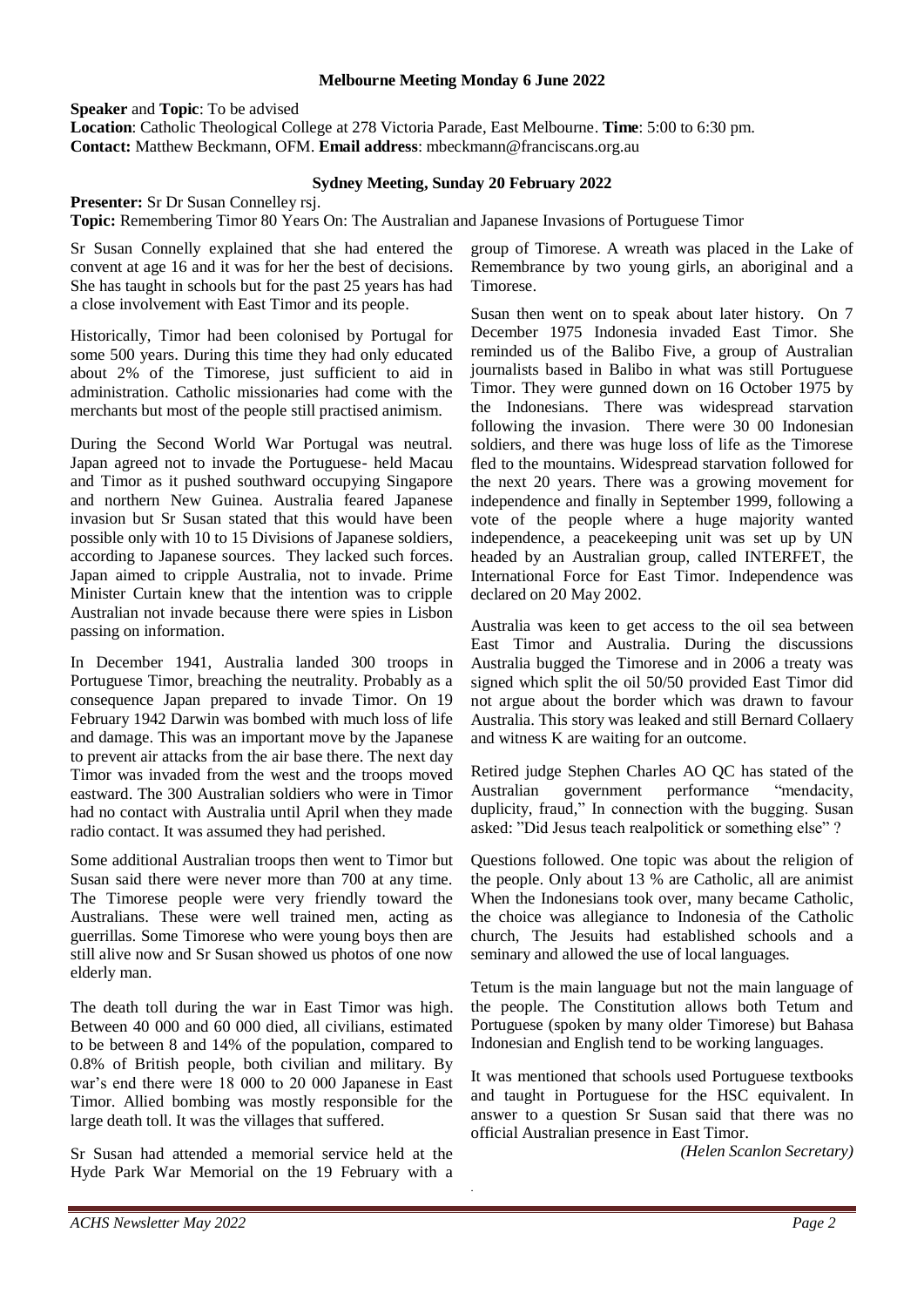#### **Melbourne Chapter Meeting: Monday 7 March 2022.**

Matthew Beckmann advised that ACHS Melbourne Chapter reviewed aspects of their operation. Essentially they reaffirmed their commitment to continue meetings, to scholarship and the promotion of Church history. They would continue to meet quarterly (Remaining dates for this year: 6 June, 5 September, 7 November). However meetings will now be from 5:00 pm - 6:30 pm. There will also be a change in the venue to the Catholic Theological College at 278 Victoria Parade, East Melbourne. A number of other topics were also discussed.

#### **Sydney Meeting, Sunday 20 March 2022.**

**Presenter:** Dr John Challis. Formerly Head, ABC Science Unit *and* International Relations Executive, ABC **Topic:** Cathedral Folly. The origin of the 1960 plan to build a Brutalist Style cathedral at New Norcia, Western Australia

John began by explaining his family connections in WA and displayed slides of how New Norcia looked in Dom Salvado's day and explained the purpose of the buildings and their styles, He also explained the terms 'Folly' (extravagant features of a building) and 'Brutalist' (raw concrete). The site was on the banks of the Moore River. John posed the question, why were various Abbotts so preoccupied with building a cathedral? Salvado was born in Galicia in Spain and attended the Benedictine monastery of St Martin in Compostella. Following closure of the monasteries by the anti-clerical government in Spain in 1835, Salvado sailed to Fremantle as a missionary priest to the Aboriginal peoples. His respect and curiosity led him to begin a dictionary of Aboriginal Noongar language.

Salvado (1814-1900) secured complete independence of New Norcia from Perth in 1870. He spent 54 years making New Norcia a progressive and successful mission. Salvado's vision was to create, among the indigenous peoples a Christian, largely self-sufficient village based on agriculture. At one stage, he was appointed to Port Essington (in the Northern Territory) as bishop but when Port Essington was abandoned, he was allowed to return to New Norcia with an episcopal throne. Salvado's brother accompanied him to New Norcia in 1869 with objets d'art for the Monastery. Bishop Salvado determined to establish a library and New Norcia still houses rare editions of the bible.

[Salvado](https://adb.anu.edu.au/biography/salvado-rosendo-2627) chose Dom Fulgentius Torres to be his successor. Torres returned to New Norcia to implement Salvado's plans in 1901. He died there in 1914. The gold discoveries of the 1890s changed the face of Western Australia and the Catholic Church by bringing an influx of lay Catholics from the eastern states of Australia. In 1951, the pilgrim statue of Our Lady of Fatima made an impact among the people. However, Archbishop Prendiville was concerned that an anti-communist message could be seen as similar to what PM Menzies advocated.

When Gregory Gomez became abbot, he thought New Norcia could become a pilgrimage centre. On April 1, 1955, he called for all monks to cast a vote on building a new church which would exemplify the new liturgy. All the monks agreed that a cathedral was necessary. In May 1957 there was a sketch and model of the new cathedral, with the altar in the centre. The four parabolic arches of the design were to be built in Italy and shipped to Perth.

The building was to be funded by the sale of land in Perth owned by the monastery. An ambitious plan to build a modern abbey church and monastery from designs by the international architects Carlo Vannone and Pier Luigi Nervi did not proceed because of a lack of funds. However, John Challis noted the enthusiasm in journals like Architecture Today in 1960. The detailed plans and models were archived and a virtual reality video of the model was made and part of it was shown to end Challis' presentation.

During the Q&A session John referred to items in Salvado's diaries. One was Florence Nightingale being impressed by Salvado's care of Aboriginal people. John also mentioned a site in Canberra where a cathedral could be built and speculated on the possibility of Nervi's design being used. *(Anne Power Councillor)*

#### **Sydney Meeting, Sunday 10 April.**

**Presenter: Mr Hugh Myers** Special Collections Advisor Australian Catholic University (Sydney) **Topic:** Historical perspectives from the newly formed collection of rare books and manuscripts at the ACU

The talk given by Hugh Myers (the Special Collections Advisor) at ACU was fascinating. His interest in books about Australian Catholic History is that of a rare book collector and hence he has looked more broadly than Catholic publications. He stated that the sources in print were Catholic books written by priests, books by the hierarchy of the Church of England (associated with the colonial government), and books and pamphlets by Protestants which were anti-Catholic. In the colony, sectarianism was a major social divide and religious affiliation mattered. The Catholic Church was intimately

tied to Irish identity, but many Catholics were neither Irish nor transported convicts. They fled the steady deterioration of the land, culminating in the great famine. Transportation ceased in 1853 but the last decade demonstrated the worst conditions.

Of the two books that Myers brought to give focus to his talk, one was The Catholic Mission in Australasia (1837) by William Bernard Ullathorne. He trained as a Benedictine under Polding and took on a mission offering salvation to the convicts in a time when the experience of